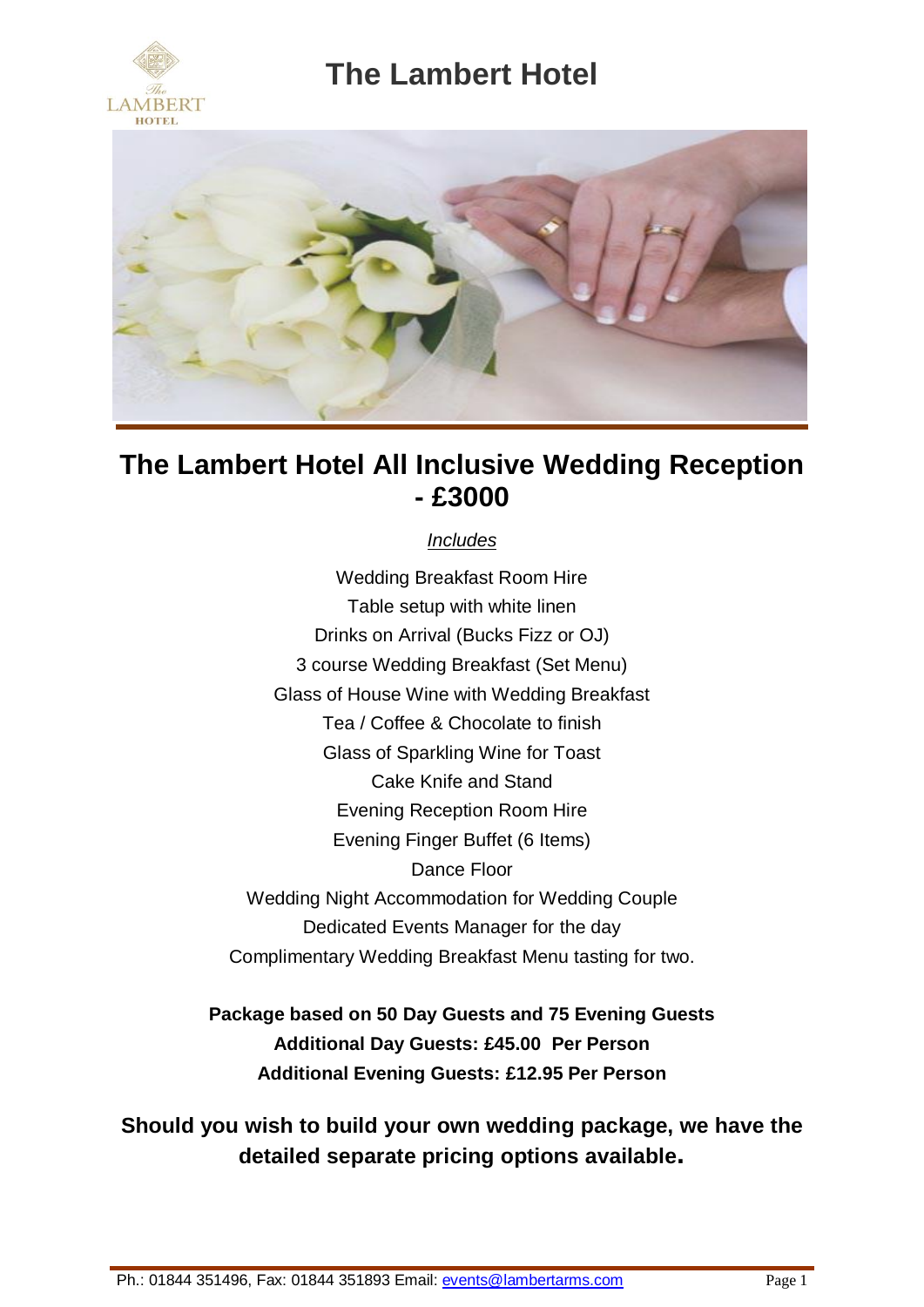





## **Room Hire Rates for Weddings and Receptions**

### **(These Prices Do Not Include any Food Or Beverage)**

- **Option 1 :** Registration Ceremony only £350.00
- **Option3 :** Ceremony + Wedding Breakfast + Evening Reception £599.00
- **Option 4 :** Registration Ceremony + Evening Reception £499.00
- **Option 5 :** Wedding Breakfast + Evening Reception £499.00
- **Option 6 :** Evening Reception only £275.00

**Room Capacity (Oxford Suite)** Sit down: 100 people, Buffet: 130 people

We will be happy to arrange a disco and DJ for you. The current price is £350.00 inc. VAT, from 7pm starting time through until Midnight.

To ensure your guests enjoy your special day we will arrange preferential rates for overnight accommodation. Please check with the Events Manager.

### **Useful Numbers**

**Oxford Register Office** Tidmarsh Lane, Oxford OX1 1NS. United Kingdom

Tel: 0845 129 5900 Fax: 01865 722017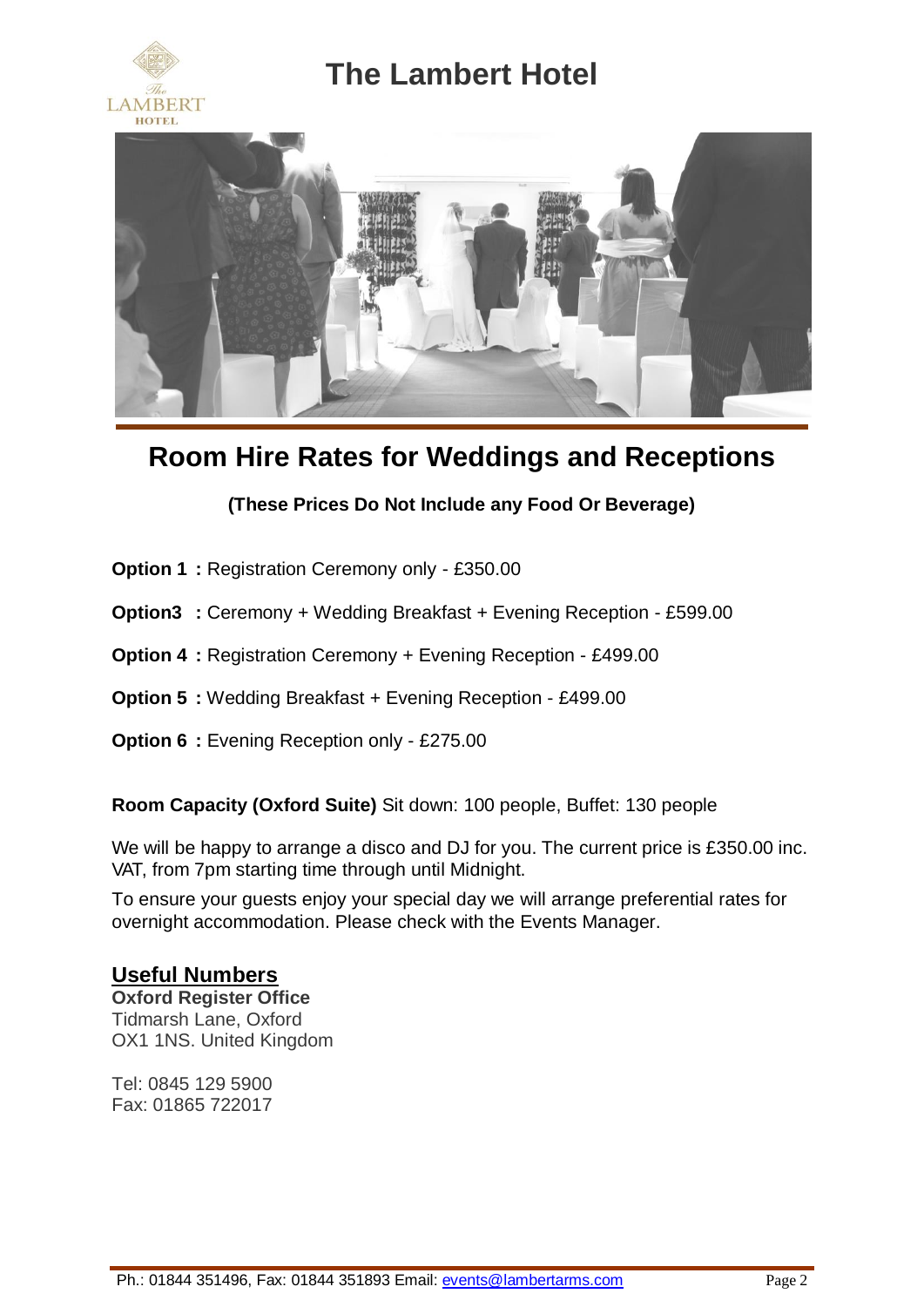



# **Reception Drinks**

(Minimum no. applies)

| <b>Per Glass</b>           |        |
|----------------------------|--------|
| House Champagne            | £5.95  |
| <b>Sparkling Wine</b>      | £4.95  |
| <b>Bucks Fizz</b>          | £4.45  |
| By Jug                     |        |
| Pimms & Lemonade           | £12.50 |
| Orange / Apple Juice       | £5.95  |
| Pineapple / Grapefruit     | £5.95  |
| Corkage per bottle         |        |
| Wine                       | £8.00  |
| Sparkling wine / Champagne | £12.00 |

*Please look at our wine menu for other options available*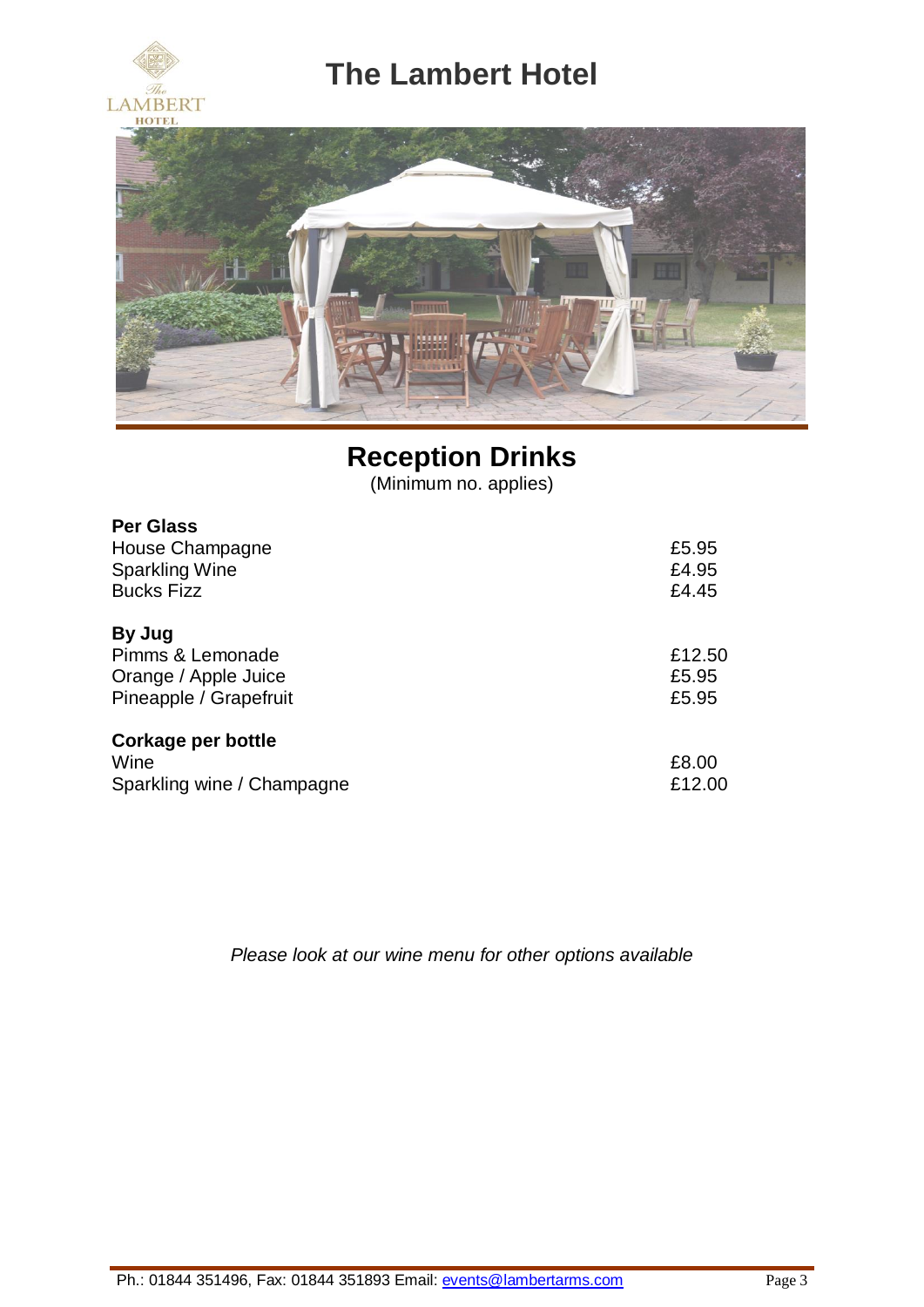





## **Drinks Packages**

**Package A ~** £11.95 per person A glass of Pimms No.1 on arrival One glass of House Wine with Wedding Breakfast A glass of Sparkling Wine for the Toast

**Package B ~** £14.00 per person Choose one of the following for your arrival drink: Glass of Bucks Fizz, House Wine or Sherry on arrival Two glasses of House Wine served with Wedding Breakfast A glass of Sparkling Wine for the Toast

**Package C ~** £18.45 per person A glass of Champagne on arrival 1/2 bottle House Wine served with Wedding Breakfast A glass of Champagne for the Toast

**Children's Drinks Package ~** £5.95 per child Choice of soft drinks on arrival and throughout the meal Jugs of Iced Water are provided on all tables Mineral Water – Sparkling or Still £3.20 Jugs of Orange Juice £5.95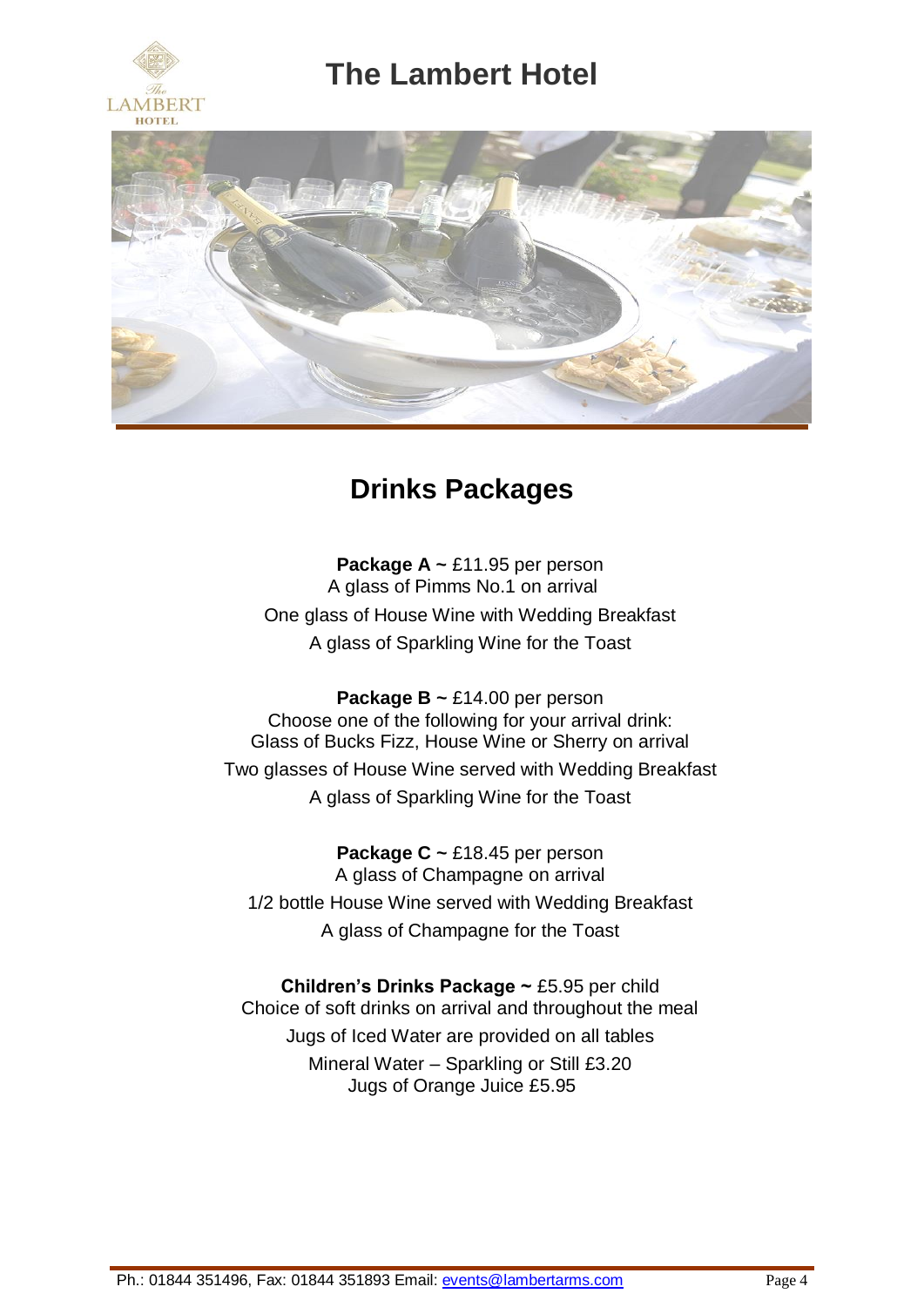



## **Canapé Menu**

£1.50 per Canapé

Warm honey mustard cocktail sausages

Chicken and spring onion tartlets

Spring rolls

Handmade sausage roll

Caesar salad

Salmon and chive beignet

Welsh rarebit

Gruyere Cheese Sticks

Chicken Liver Pate on Toasted Brioche

Braised Ham Ballantine

Smoked Salmon with Chive Cream Cheese and Blinis

Goats Cheese Sphere with Toasted Sesame Seeds

Black Pudding and Tarragon Beignet

Crab, Fennel and Cucumber on Toasted Rye Bread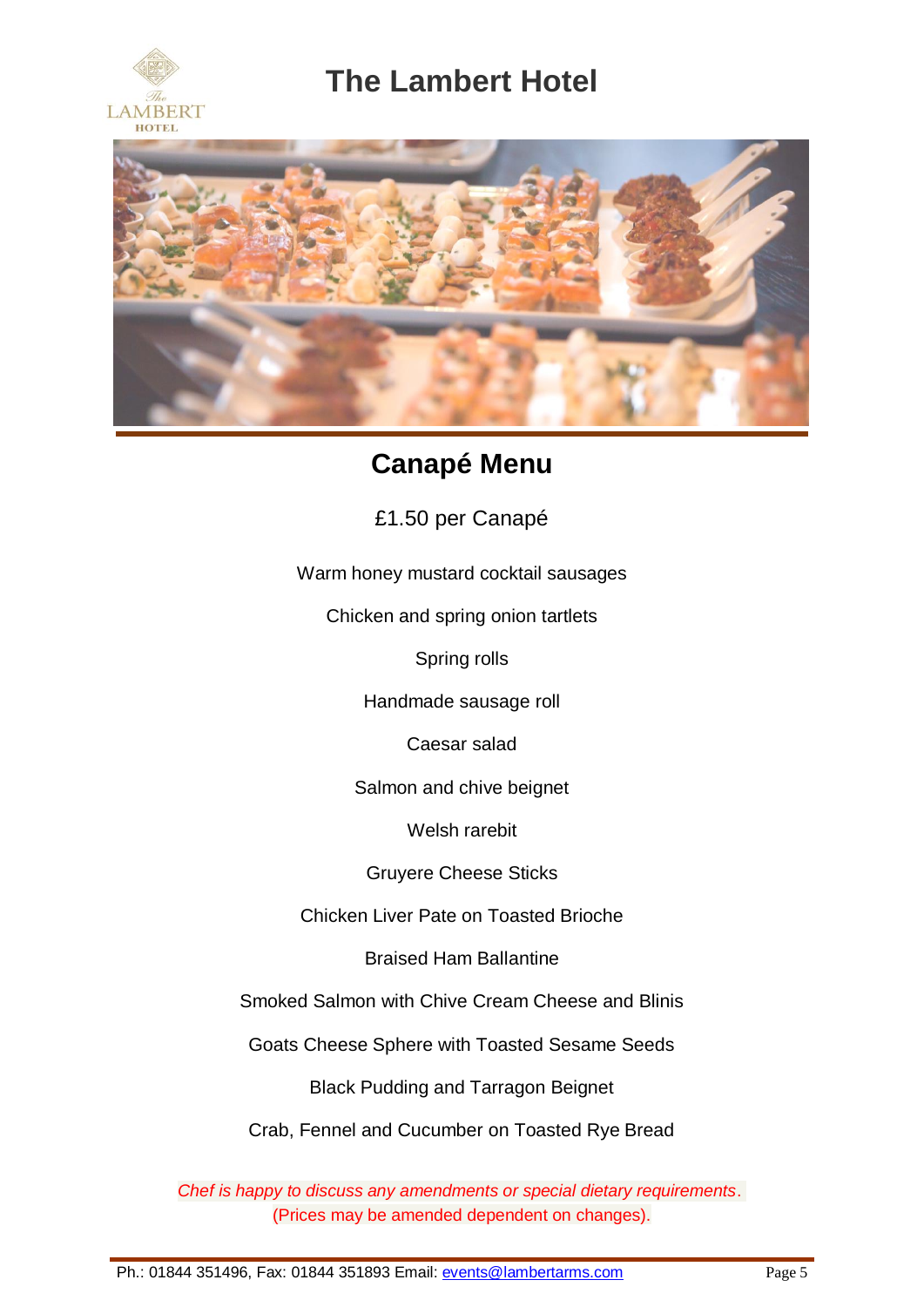





### **Wedding Breakfast Menu for all inclusive package**

### **Available at £26.95 per person if not in package**

#### **Please choose a Starter, one Main Course and a Dessert item to make up the menu for your party**

**Starters** Roasted tomato soup with basil crème Fraiche

Creamed woodland mushrooms, toasted bloomer, aged balsamic

Chicken liver pate, spiced fruit chutney, dressed leaves

**Mains**

Supreme of chicken, pave potato, wilted greens, roasted vegetables, poultry jus

Seared salmon, crushed new potatoes, fine beans, spinach, white wine cream

Woodland mushroom and leek pithivier, roasted cauliflower, grain mustard cream

**Dessert** Sticky toffee pudding, hot toffee sauce, vanilla ice cream

Dark chocolate tart, raspberry sorbet

Lemon cheesecake, strawberry sorbet

&

Freshly brewed Coffee and Chocolate Mints

*If you have any special requests or dietary requirements we would be happy to assist*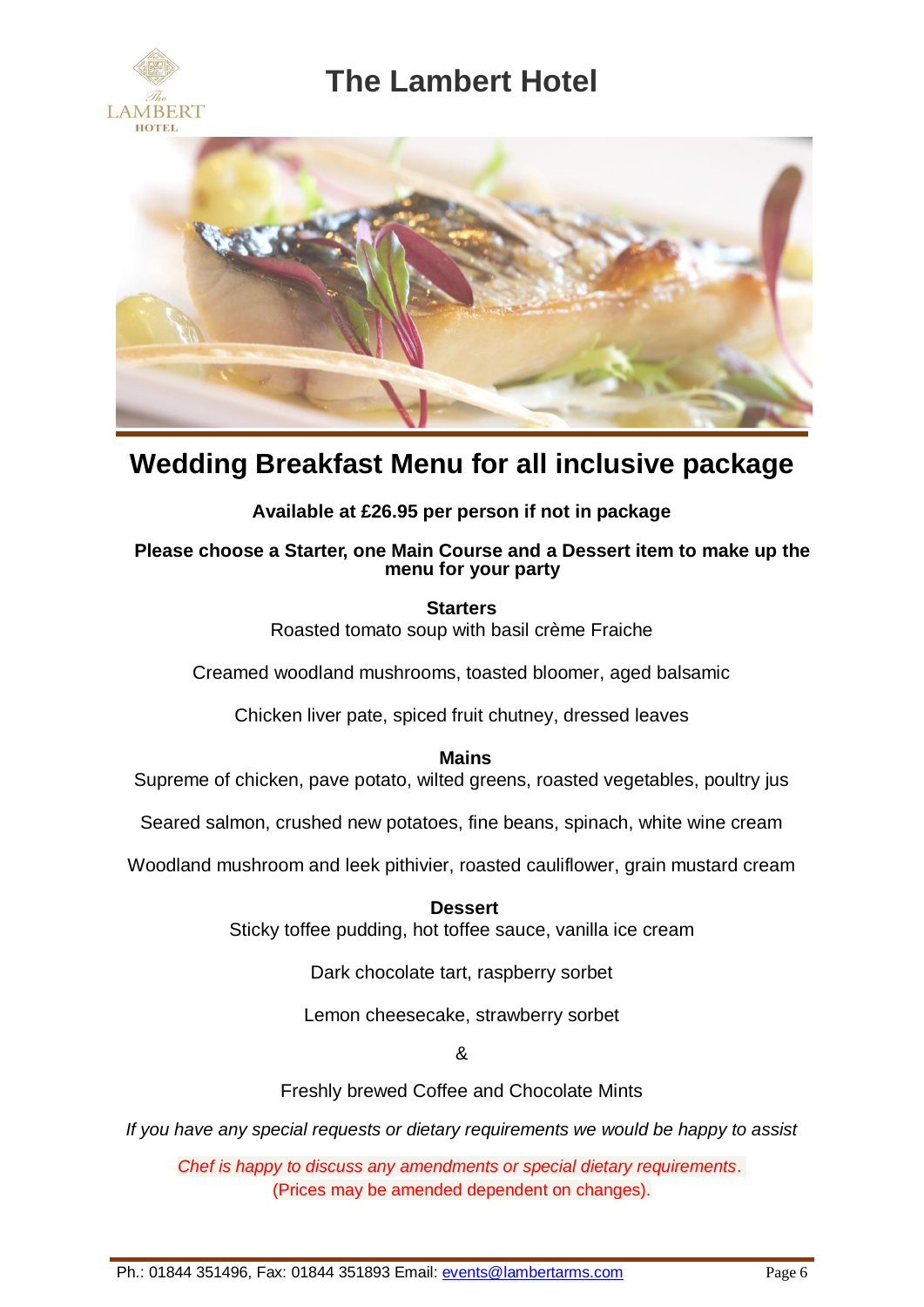

## **Menu Selector**

To build your own menu package, please select one starter, one main course and one dessert for all your guests

### **Starters**

| Celeriac and apple soup with crusty truffle croutons                                               | £4.50 |
|----------------------------------------------------------------------------------------------------|-------|
| Tomato and Basil Soup, Crème Fraiche                                                               | £4.50 |
| Cream of Leek and Potato Soup                                                                      | £4.50 |
| Woodland mushroom and filo pastry with roquette salad, Caesar dressing £6.00                       |       |
| Confit chicken and herb terrine, crisp prosciutto, red onion marmalade,<br>melba toast             | £6.00 |
| Smooth chicken liver pate, spiced fruit chutney, toasted brioche                                   | £5.50 |
| Cheddar and herb potato croquettes, tomato relish,<br>dressed seasonal leaves                      | £5.00 |
| Oak smoked salmon, cucumber, capers and lemon mayonnaise                                           | £7.00 |
| Pressed ham terrine, toasted granary bread, piccalilli                                             | £5.50 |
| Creamed woodland mushroom and tarragon on toasted brioche,<br>Seasonal leaves, aged balsamic syrup | £5.50 |

*Chef is happy to discuss any amendments or special dietary requirements*. (Prices may be amended dependent on changes).

Ph.: 01844 351496, Fax: 01844 351893 Email[: events@lambertarms.com](mailto:events@lambertarms.com) Page 7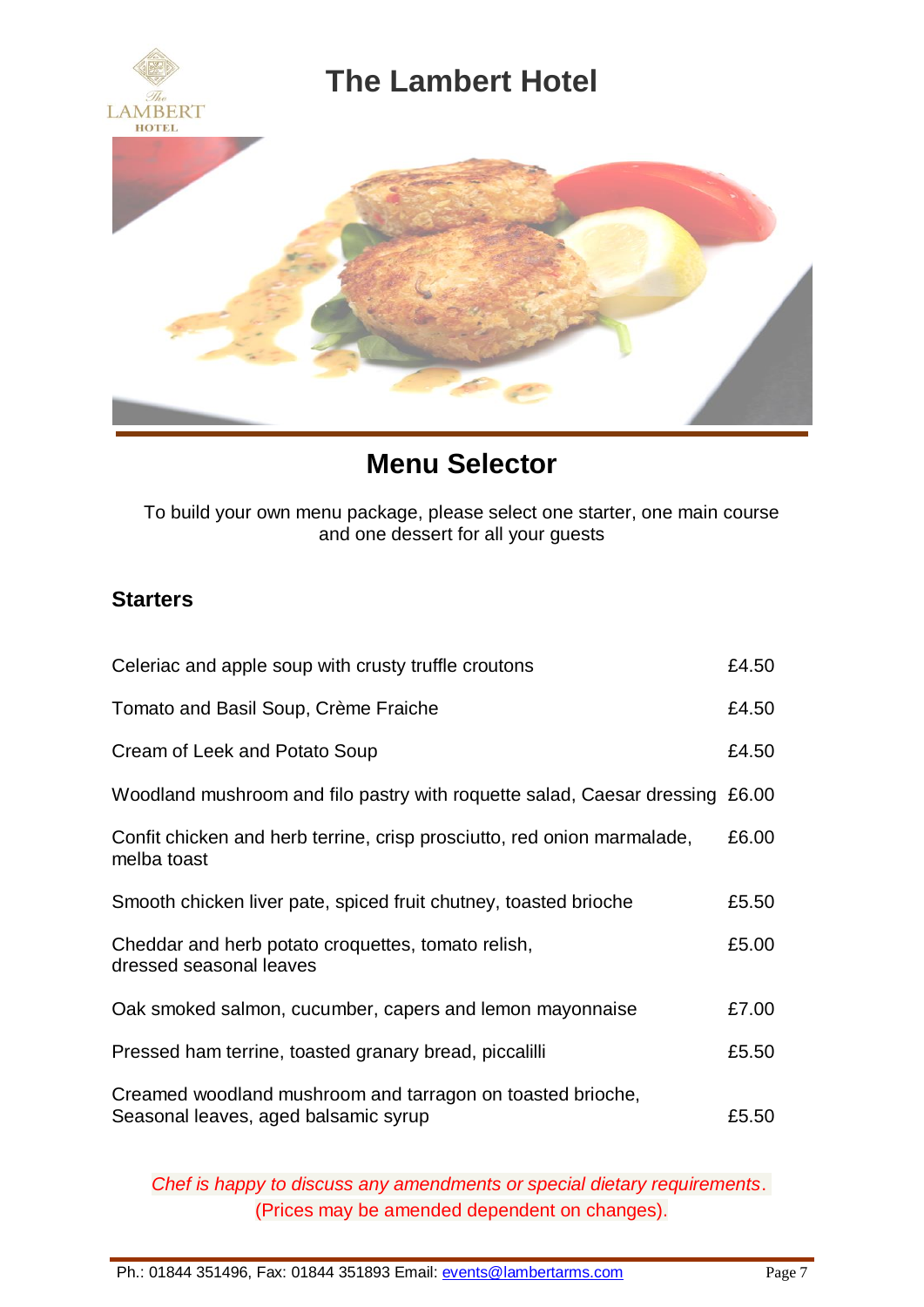



# **Menu Selector**

### **Mains**

#### **Meats**

| Cornfed chicken breast, dauphinoise potato, seasonal greens with<br>mushroom sauce          | £15.00 |
|---------------------------------------------------------------------------------------------|--------|
| Braised shoulder of lamb, creamed potato, roasted vegetables with                           | £16.50 |
| rosemary gravy                                                                              |        |
| Slow roast pork shoulder, champ potato, cider jus                                           | £16.00 |
| Supreme of cornfed chicken, bubble and squeak and shallot sauce                             | £15.00 |
| Honey infused duck breast, fondant potato, caramelised apple with<br>spiced jus             | £17.50 |
| Rump of beef (pink), pave potato, buttered carrot and greens,<br>Celeriac with red wine jus | £17.00 |
|                                                                                             |        |

### **Fish**

Fillet of bream, saffron potatoes, green beans, baby spinach, fish cream £17.25 and lemon oil Seared salmon, pea and mint risotto, seasonal vegetables, sauce vierge £15.50 Baked Fillet of Cod, New Potatoes, Leeks, Cherry Tomatoes **E**17.00 Celery Veloute

### **Vegetarian**

| Butternut squash and thyme tortellini, wild mushroom veloute | £15.00 |
|--------------------------------------------------------------|--------|
| roquette leaf, twineham grange shavings                      |        |
| Cherry tomato tart, green beans, red chard and goats cheese  | £15.00 |
| balsamic reduction                                           |        |
| Woodland mushroom and leek pithivier, roasted cauliflower    | £15.00 |
| Grain mustard cream                                          |        |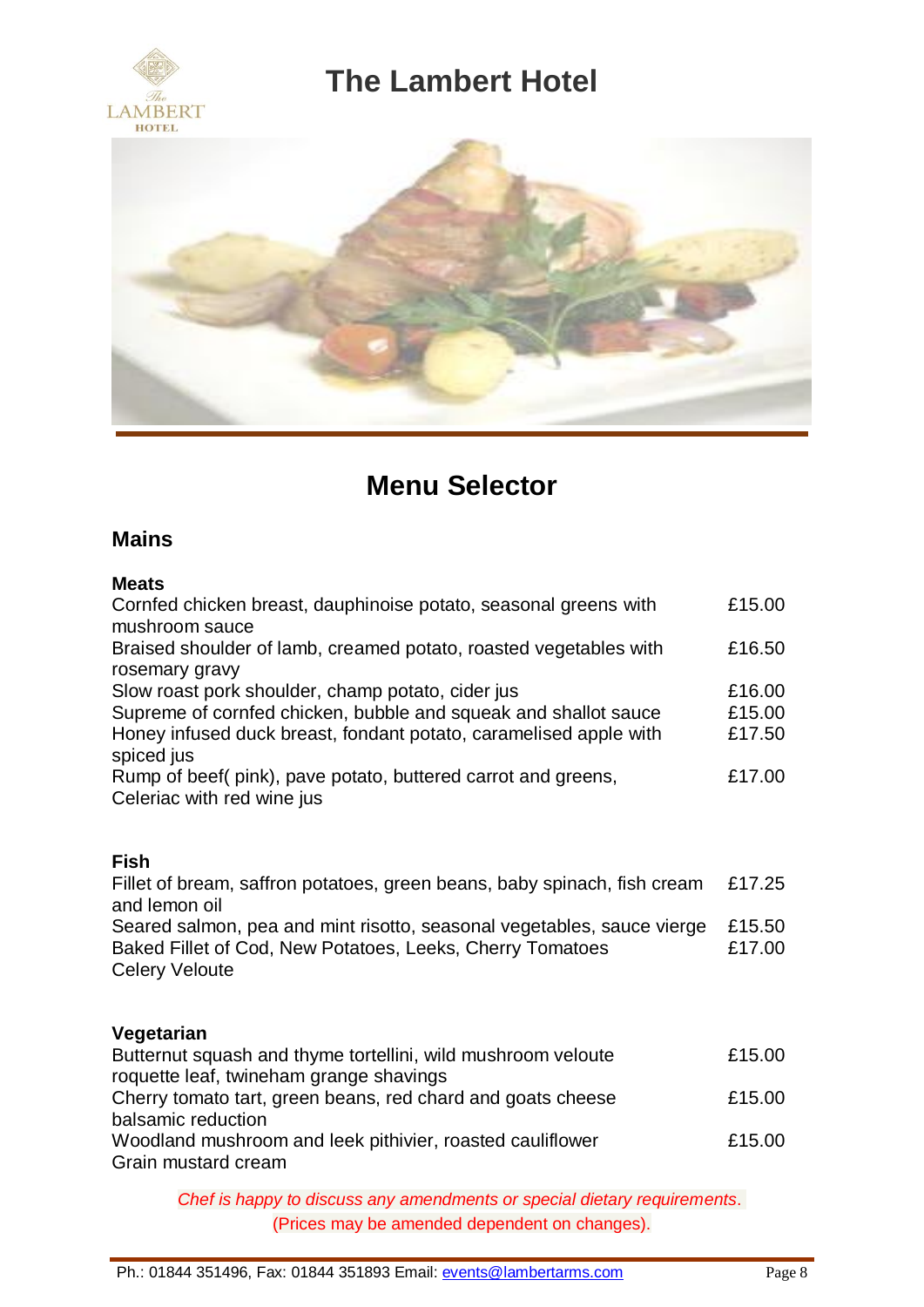



## **Menu Selector**

### **Desserts**

| Vanilla and Apricot creme brûlée, shortbread biscuit                                   | £6.00 |
|----------------------------------------------------------------------------------------|-------|
| Trio of chocolate                                                                      | £7.50 |
| Caramelised lemon tart, poached berries, sweet mascarpone cream                        | £6.00 |
| Milk chocolate parfait with praline and orange sorbet                                  | £6.50 |
| Passion fruit and mint cheesecake, mango sorbet                                        | £6.25 |
| Dark chocolate brownie, hazelnuts, vanilla ice cream                                   | £6.00 |
| Warm fruit bread and butter pudding, clotted cream, poached apricots                   | £5.75 |
| Rich chocolate torte with raspberry sorbet, mint tuile                                 | £6.50 |
| Fresh Lemon Cheesecake, Strawberry Sorbet, Spiced Strawberry                           | £5.75 |
| Warm Pear and Almond Tart, Honeycomb Ice Cream                                         | £6.50 |
| Chefs selection of European cheese and biscuits<br>with fruit chutney and walnut bread | £7.50 |

(Please note that in addition to the above menu our chef will be delighted to accommodate your menu request. Prices may vary as per the menu selection.)

*Chef is happy to discuss any amendments or special dietary requirements*. (Prices may be amended dependent on changes).

Ph.: 01844 351496, Fax: 01844 351893 Email[: events@lambertarms.com](mailto:events@lambertarms.com) Page 9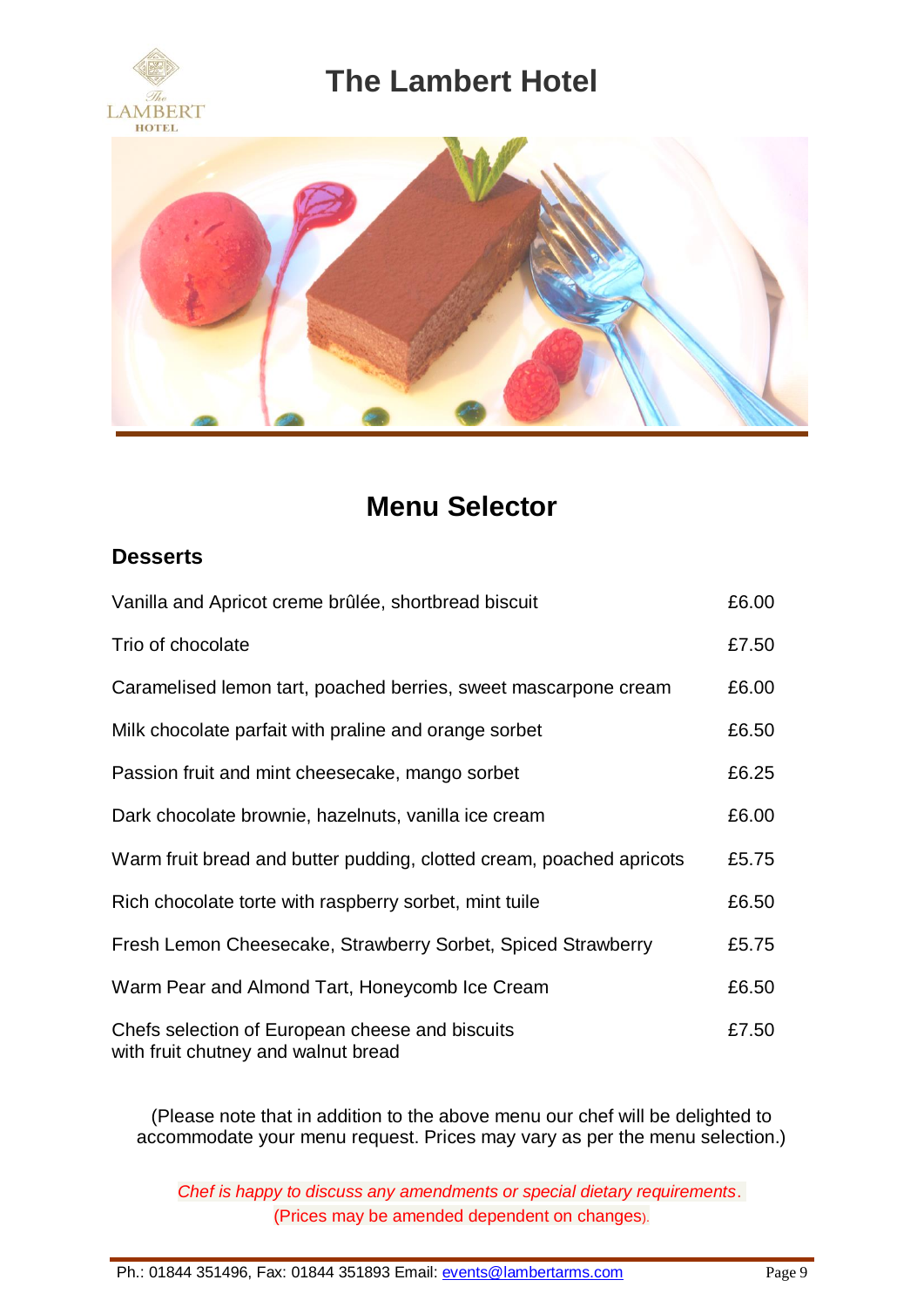



## **Menu Selector**

**Children's Menu**

**£15.00 per child**

**Starters** Cream of Tomato Soup Melon with Mixed Berries Prawn Cocktail

### **Main Course**

Tagliatelle Pasta with Cheese and Herb Sauce Pork Sausages, Creamed Potato, Greens and Carrots, Onion Gravy Breast of Chicken, New Potatoes, Broccoli, Gravy Hand Made Burger, Skinny Chips and Salad Fish Goujons, Garden Pea Puree, Chunky Chips, Tartar Sauce

### **Desserts**

Sticky Toffee Pudding, Vanilla Ice Cream Dark Chocolate Brownie, Raspberry Sorbet Fresh Fruit Salad and Ice Cream Selection of Ice Cream, Berry Coulis

**Our above menu is available for children aged 12 and under**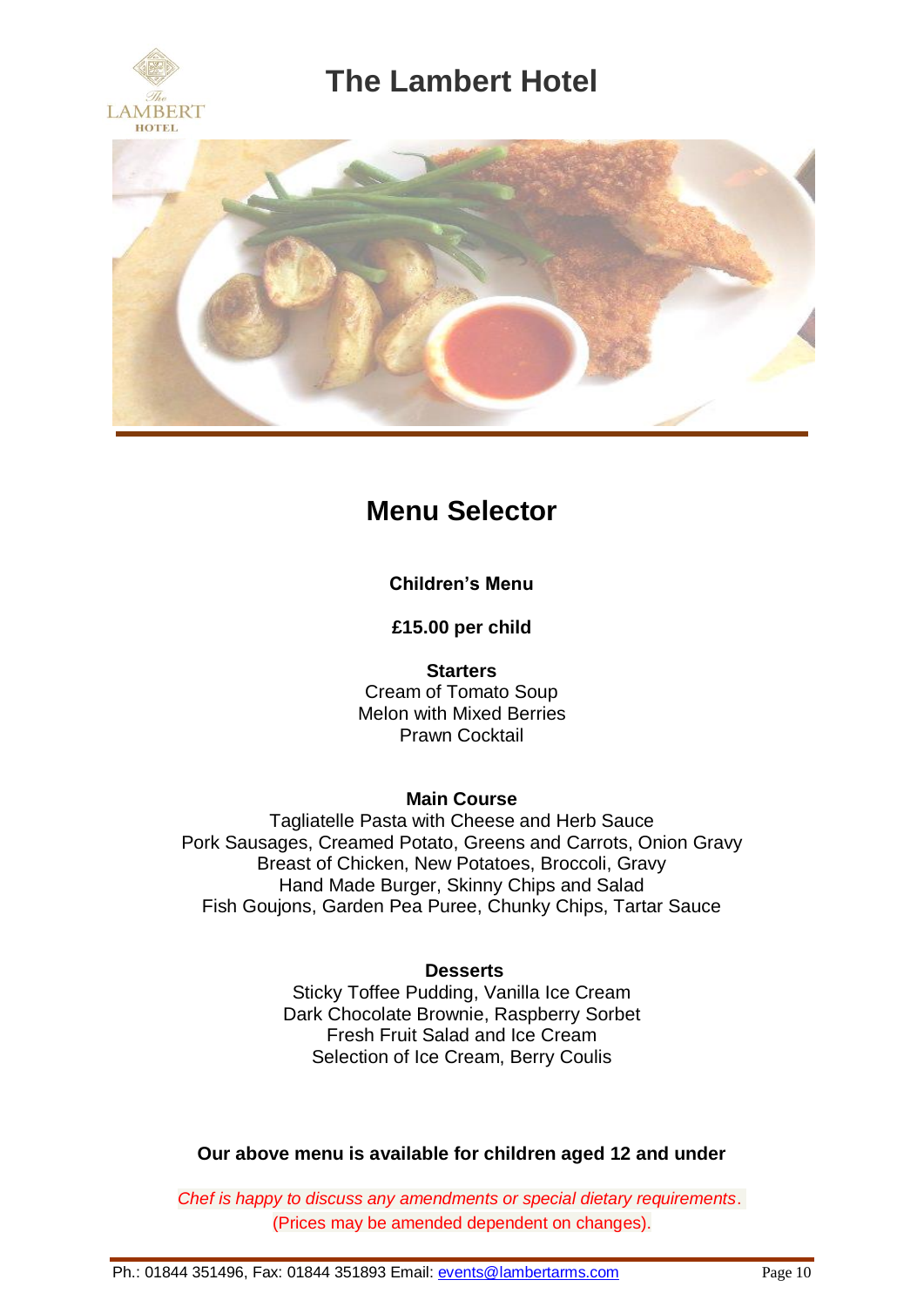



### **Hot sit down buffet**

*Choose 2 hot main course items £19.50 per person*

### **Main Course**

Roast topside of beef with horseradish Honey glazed gammon with grain mustard Supreme of chicken with creamed mushroom sauce Pork and leek sausages, onion gravy Cutlet of pork with apple sauce Seared salmon with dill cream Grilled bream, tomato and parsley dressing

#### **Accompaniments**

Mediterranean vegetable medley Warm honey and mustard new potatoes Tomato, shallot and basil salad Cucumber, crème Fraiche and poppy seed salad Cos lettuce and garlic croutons with Caesar dressing Mixed leaves **Breads** 

#### **Desserts**

*£3.50 per person for a choice of 2 of the below desserts*

Rich chocolate torte, fresh cream Caramelised lemon tart Apple and cinnamon crumble, custard Fresh fruit salad Plum and almond tart Strawberry cheesecake Vanilla Crème Brulee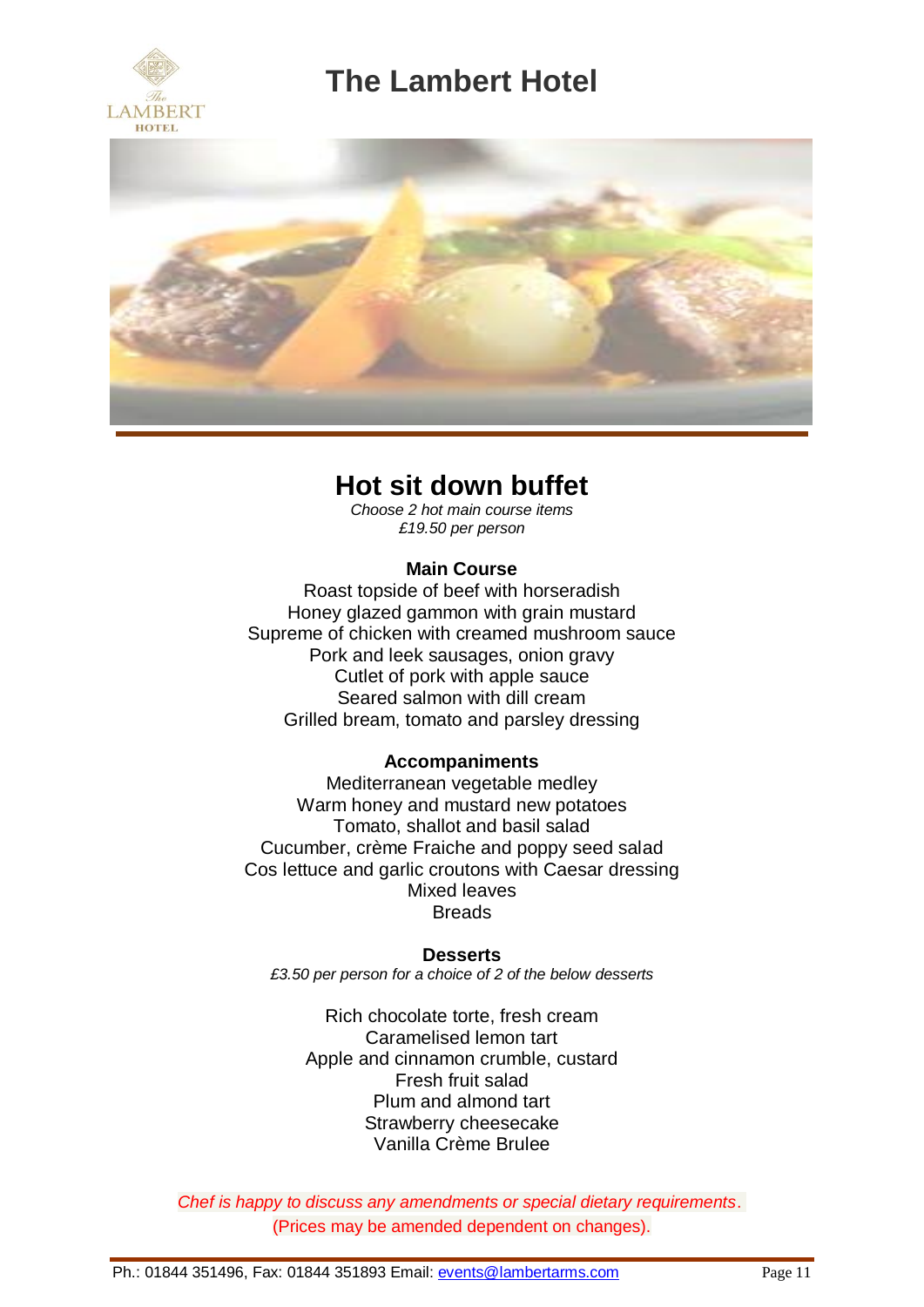



## **Finger Buffet Menu Selector**

(*For a minimum of 30 guests*)

#### **Create your own menu from these suggestions**

6 items (included in all inclusive package) £12.95 per person 7 items £13.95 per person 8 items **8 items 8 items 6 14.95** per person

- 
- Assorted sandwiches **Assorted Sandwiches Quiche Lorraine** Sausage rolls **Cheese and tomato quiche** Cocktail sausages Vegetable spring rolls Vegetable samosas Cajun chicken wings Plaice goujons<br>
Spiced potato wedges<br>
Spiced potato wedges<br>
The Management of the Breaded blanch bait Spiced potato wedges Cherry tomato and mozzarella skewers Salmon and courgette skewers Creamed mushroom and balsamic tarts **Breaded scampi** Lemon scented chicken **Red** onion and feta pastry

#### **Add dessert for £3.00**

Profiteroles with chocolate sauce Chocolate brownie Glazed lemon tart with berry compote Banoffee cheesecake Fresh fruit salad Rich chocolate tart

#### **Also available: ask for prices**

Floured baps Tomato salad and Bacon rolls Chunky chips

Pulled pork<br>
Floured bans<br>
Roast potatoes<br>
Coleslaw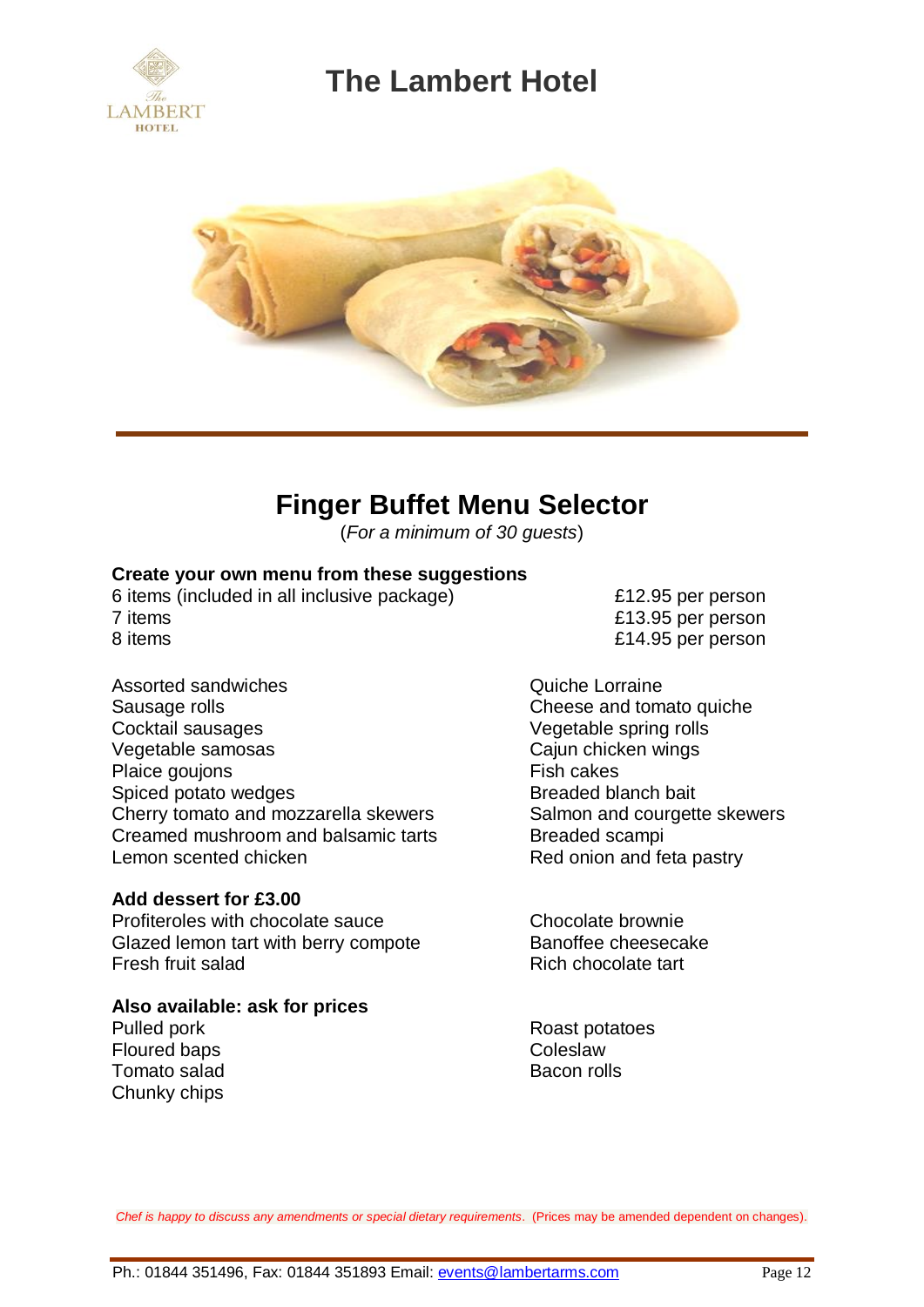



## **Barbeque Menu**

**£19.50 per person**

Tomato and Red Onion Salad New Potato and Spring Onion Mixed Leaf Salad Coleslaw Salad

~

Handmade Burgers and Onions Local Pork Sausage Cajun Chicken Burgers Vegetarian Burgers King Tiger Prawns and Salmon Kebabs

Dark Chocolate Tart Fresh Fruit Salad, Double Cream

~

If you have any special requests or dietary requirements we would be happy to assist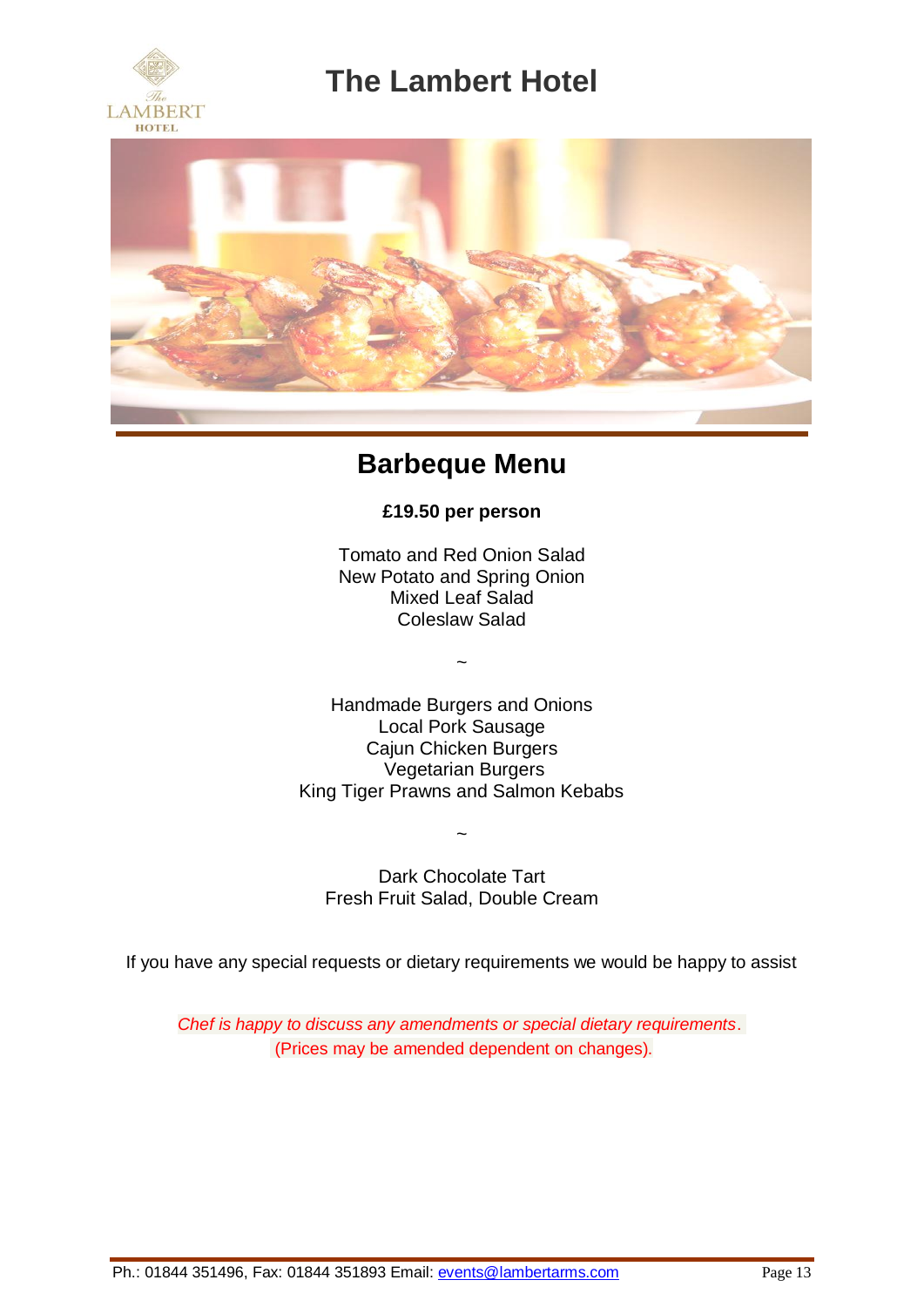

### **Terms and Conditions**

#### **How to book**:

Having discussed your requirements and date, we will be pleased to hold a provisional booking for you. Within 14 days of placing the provisional booking we will require a non-refundable deposit of £500 and a signed copy of the terms and conditions which is enclosed.

We will reply, confirming details of your booking and acknowledge receipt of the deposit paid. Should we not receive a deposit within 14 days we will be obliged to release the provisional booking.

Within a maximum of six months before the function date, prices will be confirmed to you and menus agreed. At this time, a further payment of 50% of the outstanding balance will be required. For bookings made within 6 months of the function date, 50% of the overall estimated total will be required to confirm the booking.

#### **One month before:**

The outstanding balance is to be paid in full and final details should be confirmed

#### **Cancellation:**

If unfortunately you have to cancel your function, the hotel retains the amount shown below in lieu of cancellation.

#### Deposits are non-refundable

| Over 90 days notice given | $-10\%$ of the estimated total will apply |
|---------------------------|-------------------------------------------|
| 90 - 61 days notice given | $-25\%$ of the estimated total will apply |
| 60 - 30 days notice given | $-50\%$ of the estimated total will apply |
| 29 - 0 days notice given  | -100% of the estimated total will apply   |
|                           |                                           |

The estimated total is calculated using the estimated numbers from your confirmation. And the minimum numbers and spends per person, as agreed when booking.

#### **Security:**

The responsibility of presents, prizes and cards and their contents, lie with the function organiser.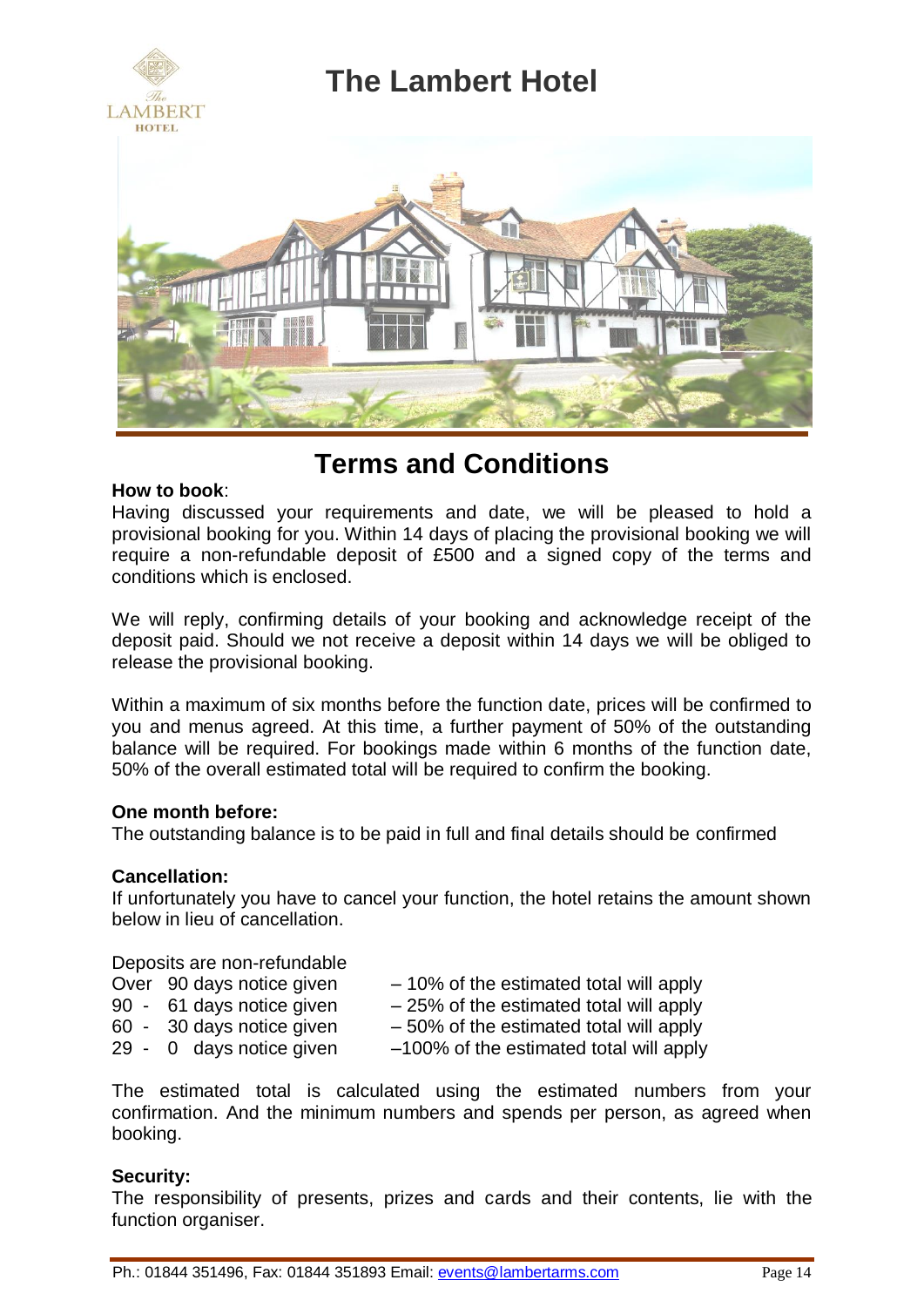





#### **Booking Conditions:**

A minimum spend per person and number of guests applies to all functions. Please ensure that you discuss these details prior to the payment of your deposit. When calculating numbers, only children over the age of 5 should be included and count as half an adult. Room hire charges will be advised at the time of booking.

#### **Cancellation by the hotel:**

The hotel may cancel the booking at any time and without any obligation to you in any of the following circumstances.

If the hotel or any part of it is closed due to fire, by order of any public authority, or through any reason beyond the hotel's control.

If you are in payment arrears by more than 30 days

#### **Liabilities:**

Please safeguard your property. The hotel will not accept any liability for loss or damage to property or death or illness of or injury to persons unless caused by the company's negligence.

#### **General:**

Goods and services may not be bought or sold on the premises without the hotel manager's prior written consent, in which case additional terms and conditions will apply which you must sign.

No signs, displays or posters may be fixed to the walls without the prior authorisation of the hotel.

For peace of mind on all eventualities, we recommend that you consider insurance cover.

### **PLEASE SIGN AND RETURN THIS COPY TO US**

**Boking Date: -------------------- Signature --------------------------------**

**Event Date: --------------------- NAME**: **--------------------------------** 

All Rates in the brochure are subject to change and valid until 31st March 2017 Please get in touch with our Events co-ordinator for future rates.